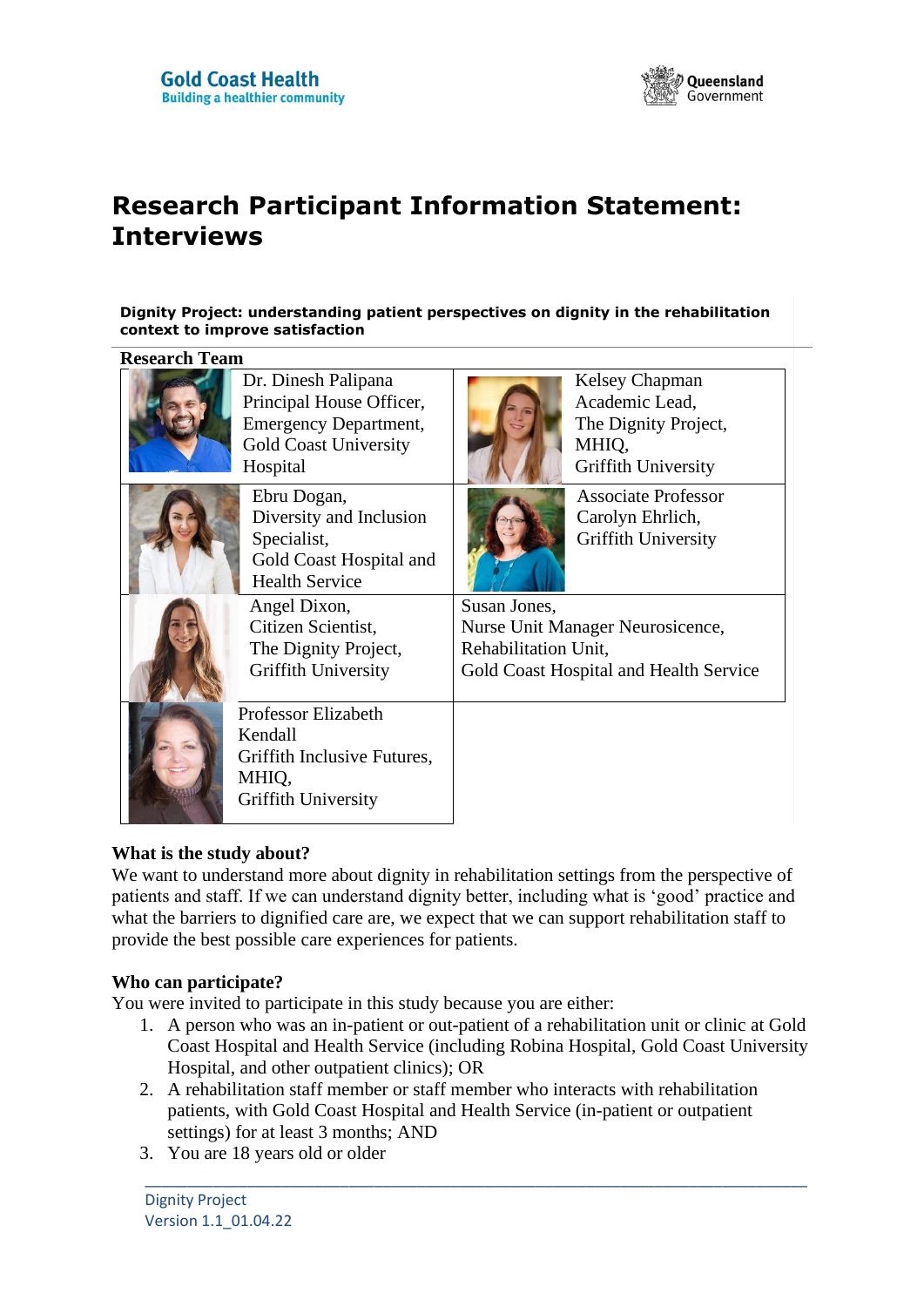

#### **What do I need to do?**

If you are interested, we will be asking you to complete a 30-45 minute interview via phone, virtually or in-person with a researcher to share about your experiences either working in rehabilitation or as a patient in rehabilitation. We will be asking you about your perceptions of dignity. If you have been a patient in a rehabilitation unit, we will be asking about what dignity means to you and about your experience of dignity during your admission to the rehabilitation unit. If you are staff, we will be asking you about what dignified care means to you and the barriers and facilitators that impact the dignity of care that you provide. The time and date will be agreed upon together by you and a member of the research team.

The research team can accommodate diverse ways of participating and can provide interpreters, live captions, or any other support you may need to comfortably participate. The research team can also provide support through the hospital liaison officer for First Nations participants, as required. Please let the research team know about what support you may require, by emailing [dignityproject@griffith.edu.au.](mailto:dignityproject@griffith.edu.au)

#### **Do I have to participate?**

No. This research is voluntary and you do not have to participate. Once you have consented to participate, you can also pause or end your interview at any time and stop participating in the research without giving a reason and without penalty. Once the interview is completed, you will not be able to withdrawal your data from this research.

### **What is the benefit to participating?**

Participants who were patients will be offered a \$50 gift voucher for their time. Staff cannot receive gift vouchers. This research will benefit clinical staff and patients in rehabilitation by providing a way to better understand dignity experiences.

### **How can I trust this research is safe for me?**

This research is being conducted by experienced research staff from Gold Coast Hospital and Health Service and Griffith University. The research team will work with you to make the process as comfortable as possible.

If you are concerned about your physical, emotional, or mental safety by participating in this research, please talk to one of the research team members about any support you may need. We encourage you to discuss participation with members of your support network.

If you are a staff member at Gold Coast Hospital and Health Service, you may be concerned about sharing anything negative about your employer or employment setting. Your interview will be conducted by a Griffith University staff member only. This staff member will be responsible for de-identifying and analysing your data. No Gold Coast Hospital and Health Service staff member will have access to your data or will know about your participation unless you tell them. Your confidentiality will be protected.

All interviews will be audio recorded and transcribed into text. Your confidentiality and privacy will be protected at all times. Your personal information will be kept safe and will be

\_\_\_\_\_\_\_\_\_\_\_\_\_\_\_\_\_\_\_\_\_\_\_\_\_\_\_\_\_\_\_\_\_\_\_\_\_\_\_\_\_\_\_\_\_\_\_\_\_\_\_\_\_\_\_\_\_\_\_\_\_\_\_\_\_\_\_\_\_\_\_\_\_\_\_\_\_\_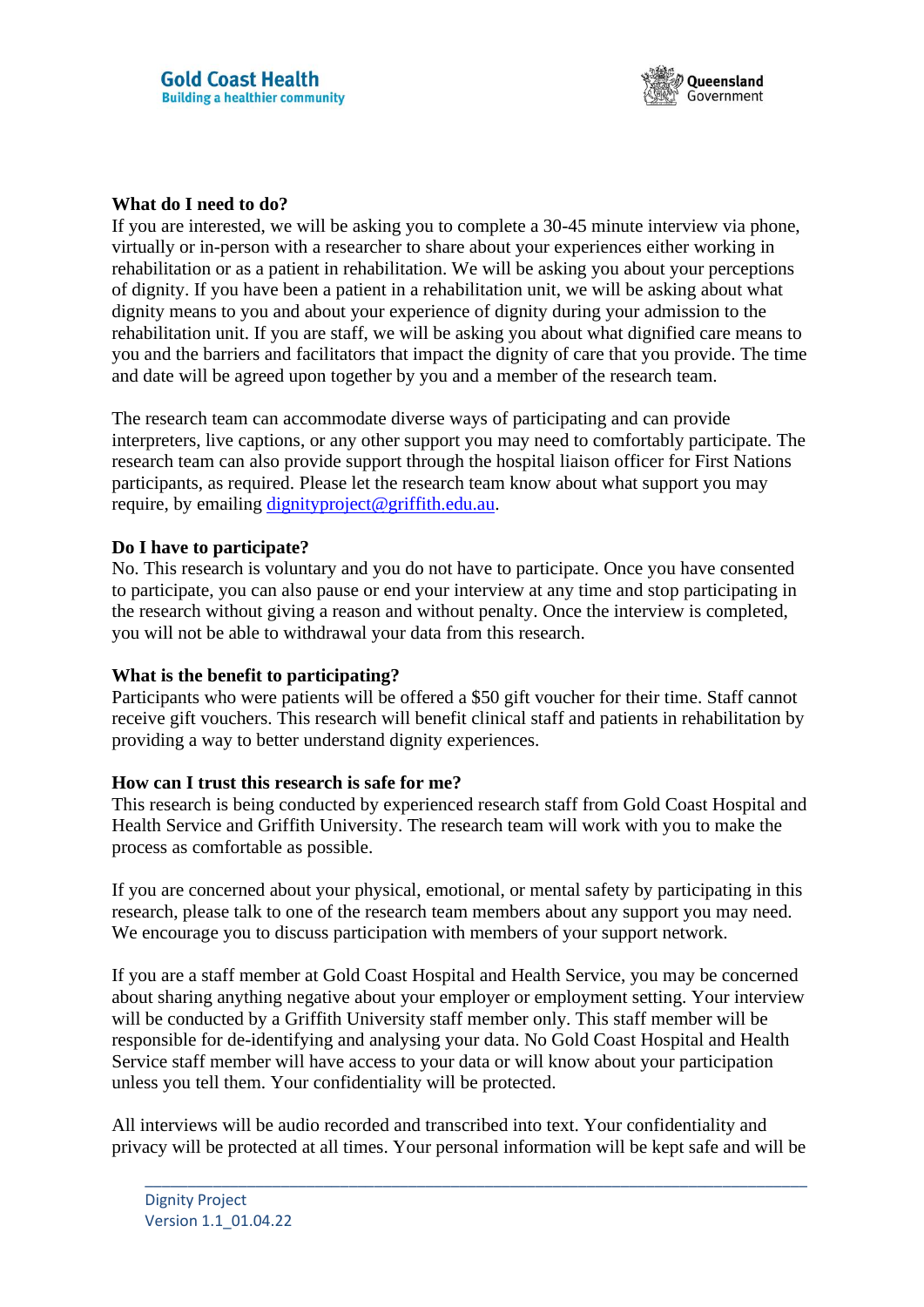

removed from any data. Only the research team will have access to your data. Any data that is shared through publication or reports will be done in a summary format and if necessary, will include a pseudonym.

Any information that is collected in connection with this research will maintain your confidentiality and data will only be disclosed with your permission, except as required by law.

#### **What will be done with my data?**

Research results will be reported to Gold Coast Hospital and Health Service and may also be disseminated via journal articles, reports and conference presentations. Research data will be retained in a password protected electronic file at Griffith University for a period of seven years. Your de-identified data, if you consent, may be shared with future research studies that are similar in nature to this study. Additional research will have individual ethics approval numbers.

#### **Privacy Statement**

The conduct of this research involves the collection, access, storage and/or use of your identified personal information. The information collected is confidential and will not be disclosed to third parties without your consent, except to meet government, legal, or other regulatory authority requirements. A de-identified copy of this data may be used for other research purposes and studies. However, your privacy will be safeguarded at all times.

#### **Who can I contact for further information?**

You might want to discuss if this research is right for you, if you can accessibility participate, or if your mental and emotional needs may be met during this research. You might be unsure if you are eligible to participate or unsure about how the research process works. We encourage you to contact the research team on [dignityproject@griffith.edu.au](mailto:dignityproject@griffith.edu.au) or via phone on 0424-868-998 to discuss this and anything else you may wish to talk about, including scheduling an interview time.

#### **How can I receive information about the research results?**

Participants will receive plain language summaries of each phase of the research results, at the end of that phase. If you would like to discuss this further with the research team, you can do so via email.

### **Who has approved this research?**

This project will be carried out according to the *National Statement on Ethical Conduct in Human Research (2018).* All research is also reviewed by an independent group of people called a Human Research Ethics Committee (HREC). This research has been reviewed and approved by the Gold Coast Hospital and Health Service HREC (Ref number:) and Griffith University HREC (Ref number).

\_\_\_\_\_\_\_\_\_\_\_\_\_\_\_\_\_\_\_\_\_\_\_\_\_\_\_\_\_\_\_\_\_\_\_\_\_\_\_\_\_\_\_\_\_\_\_\_\_\_\_\_\_\_\_\_\_\_\_\_\_\_\_\_\_\_\_\_\_\_\_\_\_\_\_\_\_\_

This research is funded by the Gold Coast Health Collaborative Grant Scheme.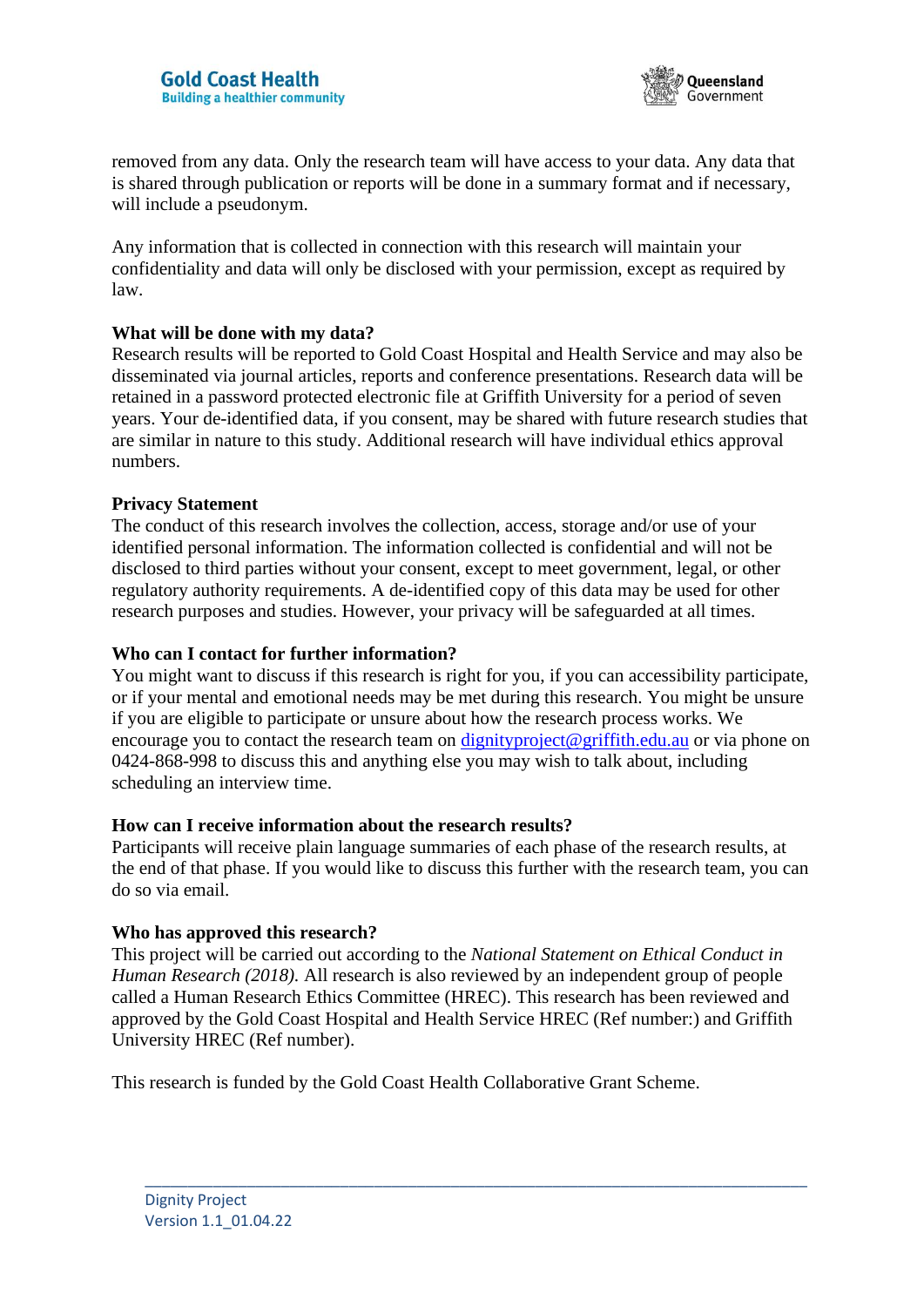

#### **What can I do if I have a complaint or a concern?**

Any concerns or complaints about the conduct of this study should be directed to the:

HREC Coordinator Gold Coast University Hospital 1 Hospital Boulevard SOUTHPORT QLD 4215 Email: [GCHEthics@health.qld.gov.au](mailto:GCHEthics@health.qld.gov.au) Phone: (07) 5687 3879

Research Governance Leader Gold Coast University Hospital 1 Hospital Boulevard SOUTHPORT QLD 4215 Email: [GCHResearch@health.qld.gov.au](mailto:GCHResearch@health.qld.gov.au) Phone: (07) 5687 3880

Any complaint will be investigated promptly and you will be informed of the outcome.

**This information sheet is for you to keep.**

\_\_\_\_\_\_\_\_\_\_\_\_\_\_\_\_\_\_\_\_\_\_\_\_\_\_\_\_\_\_\_\_\_\_\_\_\_\_\_\_\_\_\_\_\_\_\_\_\_\_\_\_\_\_\_\_\_\_\_\_\_\_\_\_\_\_\_\_\_\_\_\_\_\_\_\_\_\_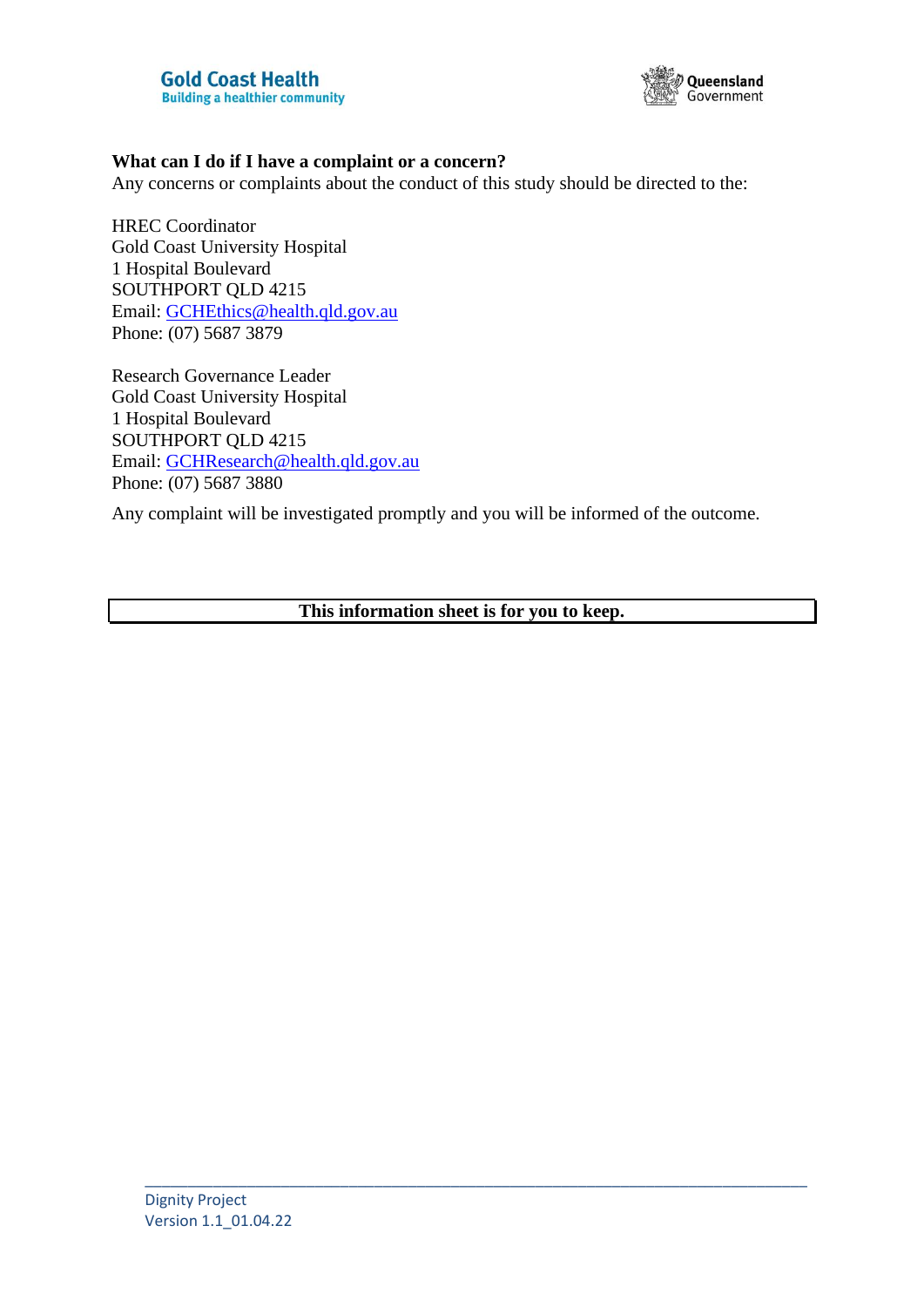

## **Research Participant Consent Information**

#### **Participant Consent Statement**

At the start of your interview you will be asked to consent to participating. The interviewer will read this consent form and ask you for verbal consent, which will be audio recorded.

By verbally consenting, I confirm that I have read and understood the information package and in particular:

- 1. I understand that my involvement in this research will include one interview, lasting approximately 30-45 minutes;
- 2. I understand that the research will include audio-recording of my participation;
- 3. I have had any questions answered to my satisfaction;
- 4. I understand the risks involved;
- 5. I understand that I will be offered a \$50 gift voucher for my participation in this research (note: only applies to participants who are previous patients);
- 6. I understand that my participation is voluntary;
- 7. I understand that if I have any additional questions, I can contact the research team;
- 8. I understand that I am free to withdraw at any time, without explanation or penalty;
- 9. I understand that my name and other personal information that could identify me will be removed or de-identified in publications or presentations resulting from this research;
- 10. I agree to allow my de-identified data collected as part of this study to be utilised in a future study of similar focus;
- 11. I understand that any future study that uses the de-identified data collected as part of this study will have a separate ethics approval and approval number;
- 12. I understand that I can contact the HREC Coordinator or Governance Leader at Gold Coast Hospital and Health Service if I have any questions or concerns about the ethical conduct of this research;

\_\_\_\_\_\_\_\_\_\_\_\_\_\_\_\_\_\_\_\_\_\_\_\_\_\_\_\_\_\_\_\_\_\_\_\_\_\_\_\_\_\_\_\_\_\_\_\_\_\_\_\_\_\_\_\_\_\_\_\_\_\_\_\_\_\_\_\_\_\_\_\_\_\_\_\_\_\_

13. I agree to participate in this research.